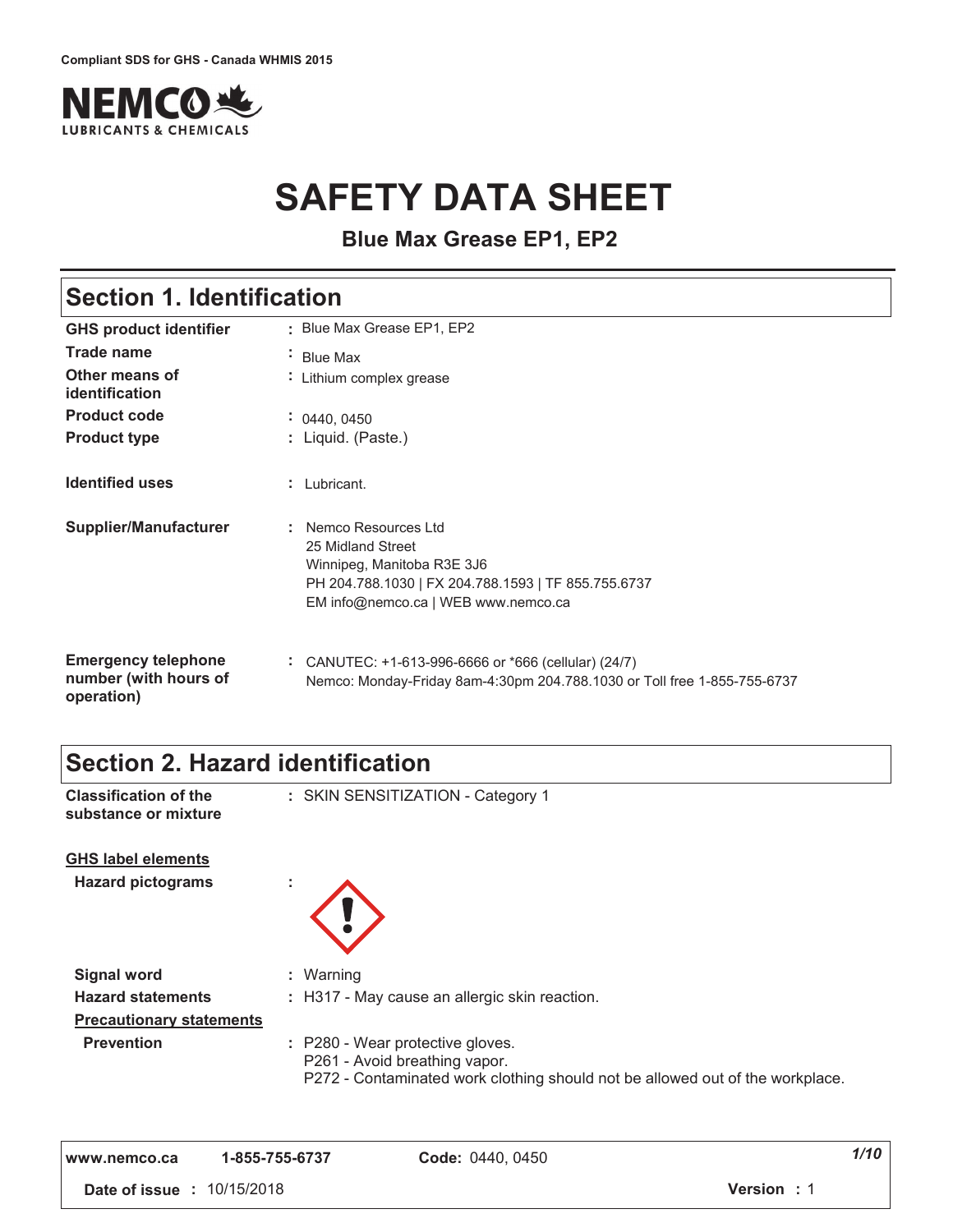

## **Section 2. Hazard identification**

| <b>Response</b>                                                                             | $: P302 + P352 + P362 + P364 - IF ON SKIN: Wash with plenty of soap and water.$<br>Take off contaminated clothing and wash it before reuse.<br>P333 + P313 - If skin irritation or rash occurs: Get medical attention. |
|---------------------------------------------------------------------------------------------|------------------------------------------------------------------------------------------------------------------------------------------------------------------------------------------------------------------------|
| <b>Storage</b>                                                                              | : Not applicable.                                                                                                                                                                                                      |
| <b>Disposal</b>                                                                             | : P501 - Dispose of contents and container in accordance with all local, regional,<br>national and international regulations.                                                                                          |
| Other hazards which do not : None known.<br>result in classification/<br><b>HHNOC/PHNOC</b> |                                                                                                                                                                                                                        |

## Section 3. Composition/information on ingredients

| Substance/mixture     | : Mixture                |
|-----------------------|--------------------------|
| Other means of        | : Lithium complex grease |
| <i>identification</i> |                          |

### **CAS number/other identifiers**

| <b>CAS number</b>                                           | : Not applicable. |                        |                          |
|-------------------------------------------------------------|-------------------|------------------------|--------------------------|
| <b>Product code</b>                                         | 0440.0450         |                        |                          |
| Ingredient name                                             |                   | $\%$ (w/w)             | <b>CAS number</b>        |
| Dilithium azelate<br>2,5-bis(Octyldithio)-1,3,4-thiadiazole |                   | $10 - 30$<br>$0.1 - 1$ | 38900-29-7<br>13539-13-4 |

The exact percentage (concentration) in the composition has been withheld as a trade secret in accordance with the amended HPR as of April 2018.

There are no additional ingredients present which, within the current knowledge of the supplier and in the concentrations applicable, are classified as hazardous to health or the environment and hence require reporting in this section.

Occupational exposure limits, if available, are listed in Section 8.

# **Section 4. First-aid measures**

### **Description of necessary first aid measures**

| Eye contact         | : Immediately flush eyes with plenty of water, occasionally lifting the upper and lower<br>eyelids. Check for and remove any contact lenses. Continue to rinse for at least 20<br>minutes. Get medical attention if irritation occurs.                                                                                                                                                                                                                                                                                                                                                       |
|---------------------|----------------------------------------------------------------------------------------------------------------------------------------------------------------------------------------------------------------------------------------------------------------------------------------------------------------------------------------------------------------------------------------------------------------------------------------------------------------------------------------------------------------------------------------------------------------------------------------------|
| <b>Inhalation</b>   | : Remove victim to fresh air and keep at rest in a position comfortable for breathing.<br>If not breathing, if breathing is irregular or if respiratory arrest occurs, provide<br>artificial respiration or oxygen by trained personnel. It may be dangerous to the<br>person providing aid to give mouth-to-mouth resuscitation. Get medical attention if<br>adverse health effects persist or are severe. If unconscious, place in recovery<br>position and get medical attention immediately. Maintain an open airway. Loosen<br>tight clothing such as a collar, tie, belt or waistband. |
| <b>Skin contact</b> | : Wash with plenty of soap and water. Wash contaminated clothing thoroughly with<br>water before removing it, or wear gloves. Continue to rinse for at least 20 minutes.<br>Get medical attention. In the event of any complaints or symptoms, avoid further<br>exposure. Wash clothing before reuse. Clean shoes thoroughly before reuse.                                                                                                                                                                                                                                                   |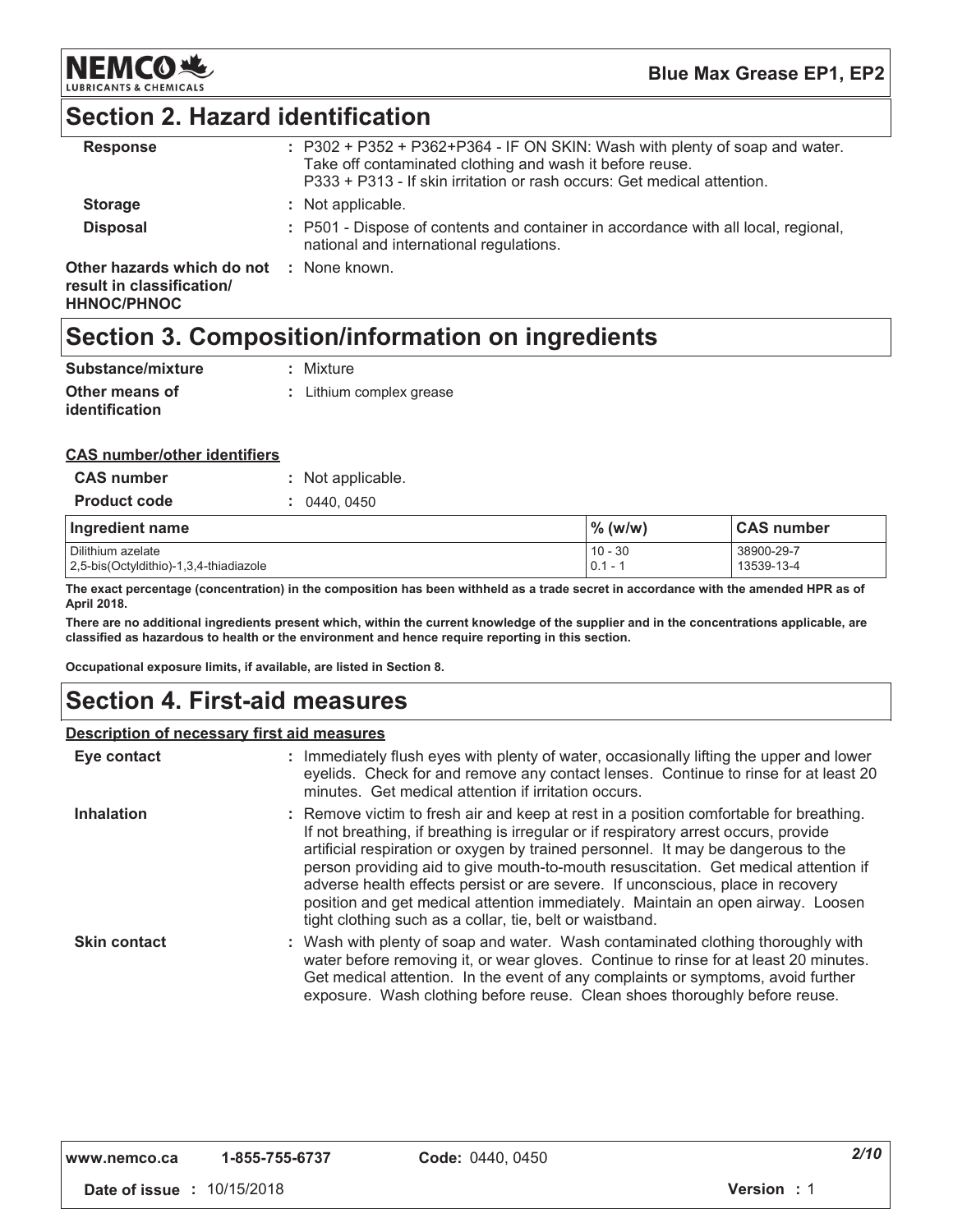

# Section 4. First-aid measures

| Ingestion                                          | : Wash out mouth with water. Remove dentures if any. Remove victim to fresh air<br>and keep at rest in a position comfortable for breathing. If material has been<br>swallowed and the exposed person is conscious, give small quantities of water to<br>drink. Stop if the exposed person feels sick as vomiting may be dangerous. Do not<br>induce vomiting unless directed to do so by medical personnel. If vomiting occurs,<br>the head should be kept low so that vomit does not enter the lungs. Get medical<br>attention if adverse health effects persist or are severe. Never give anything by<br>mouth to an unconscious person. If unconscious, place in recovery position and get<br>medical attention immediately. Maintain an open airway. Loosen tight clothing such<br>as a collar, tie, belt or waistband. |
|----------------------------------------------------|------------------------------------------------------------------------------------------------------------------------------------------------------------------------------------------------------------------------------------------------------------------------------------------------------------------------------------------------------------------------------------------------------------------------------------------------------------------------------------------------------------------------------------------------------------------------------------------------------------------------------------------------------------------------------------------------------------------------------------------------------------------------------------------------------------------------------|
| Most important symptoms/effects, acute and delayed |                                                                                                                                                                                                                                                                                                                                                                                                                                                                                                                                                                                                                                                                                                                                                                                                                              |
| <b>Potential acute health effects</b>              |                                                                                                                                                                                                                                                                                                                                                                                                                                                                                                                                                                                                                                                                                                                                                                                                                              |
| Eye contact                                        | : No known significant effects or critical hazards.                                                                                                                                                                                                                                                                                                                                                                                                                                                                                                                                                                                                                                                                                                                                                                          |
| <b>Inhalation</b>                                  | : No known significant effects or critical hazards.                                                                                                                                                                                                                                                                                                                                                                                                                                                                                                                                                                                                                                                                                                                                                                          |
| <b>Skin contact</b>                                | : May cause an allergic skin reaction.                                                                                                                                                                                                                                                                                                                                                                                                                                                                                                                                                                                                                                                                                                                                                                                       |
| Ingestion                                          | : No known significant effects or critical hazards.                                                                                                                                                                                                                                                                                                                                                                                                                                                                                                                                                                                                                                                                                                                                                                          |
| Over-exposure signs/symptoms                       |                                                                                                                                                                                                                                                                                                                                                                                                                                                                                                                                                                                                                                                                                                                                                                                                                              |
| Eye contact                                        | : No known significant effects or critical hazards.                                                                                                                                                                                                                                                                                                                                                                                                                                                                                                                                                                                                                                                                                                                                                                          |
| <b>Inhalation</b>                                  | : No known significant effects or critical hazards.                                                                                                                                                                                                                                                                                                                                                                                                                                                                                                                                                                                                                                                                                                                                                                          |
| <b>Skin contact</b>                                | : Adverse symptoms may include the following:<br>irritation<br>redness                                                                                                                                                                                                                                                                                                                                                                                                                                                                                                                                                                                                                                                                                                                                                       |
| Ingestion                                          | : No known significant effects or critical hazards.                                                                                                                                                                                                                                                                                                                                                                                                                                                                                                                                                                                                                                                                                                                                                                          |
|                                                    | Indication of immediate medical attention and special treatment needed, if necessary                                                                                                                                                                                                                                                                                                                                                                                                                                                                                                                                                                                                                                                                                                                                         |
| Notes to physician                                 | : Treat symptomatically. Contact poison treatment specialist immediately if large<br>quantities have been ingested or inhaled.                                                                                                                                                                                                                                                                                                                                                                                                                                                                                                                                                                                                                                                                                               |
| <b>Specific treatments</b>                         | : No specific treatment.                                                                                                                                                                                                                                                                                                                                                                                                                                                                                                                                                                                                                                                                                                                                                                                                     |
| <b>Protection of first-aiders</b>                  | : No action shall be taken involving any personal risk or without suitable training. It<br>may be dangerous to the person providing aid to give mouth-to-mouth resuscitation.<br>Wash contaminated clothing thoroughly with water before removing it, or wear<br>gloves.                                                                                                                                                                                                                                                                                                                                                                                                                                                                                                                                                     |
|                                                    |                                                                                                                                                                                                                                                                                                                                                                                                                                                                                                                                                                                                                                                                                                                                                                                                                              |

See toxicological information (Section 11)

# **Section 5. Fire-fighting measures**

| <b>Extinguishing media</b>                           |                                                         |
|------------------------------------------------------|---------------------------------------------------------|
| Suitable extinguishing<br>media                      | : Foam. Dry powder. Carbon dioxide. Water spray. Sand.  |
| Unsuitable extinguishing<br>media                    | : Do not use a heavy water stream.                      |
| <b>Specific hazards arising</b><br>from the chemical | : Burning produces irritating, toxic and noxious fumes. |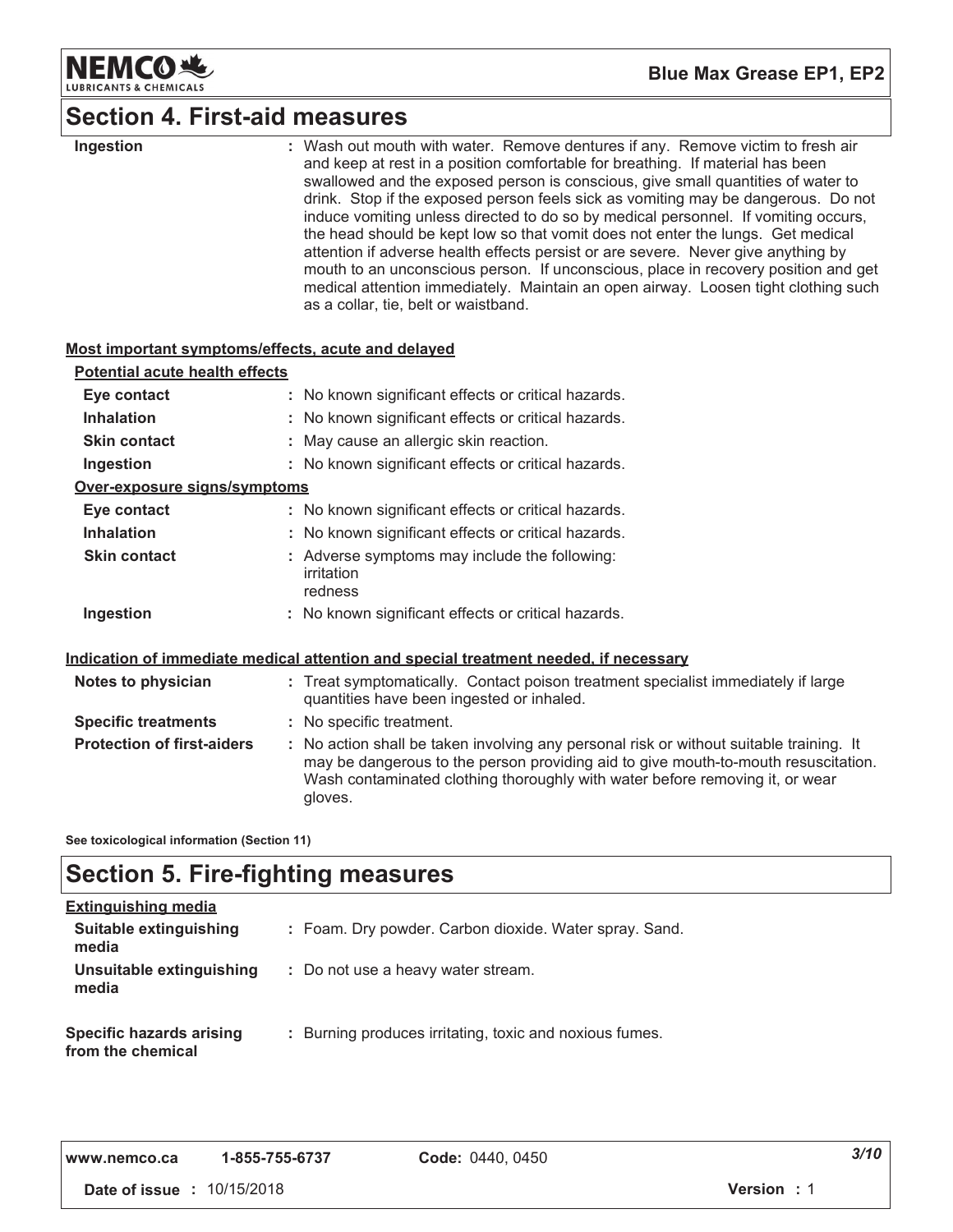

# Section 5. Fire-fighting measures

| <b>Hazardous thermal</b><br>decomposition products       | : Decomposition products may include the following materials:<br>carbon dioxide<br>carbon monoxide<br>metal oxide/oxides                                                                            |
|----------------------------------------------------------|-----------------------------------------------------------------------------------------------------------------------------------------------------------------------------------------------------|
| <b>Special protective actions</b><br>for fire-fighters   | : Promptly isolate the scene by removing all persons from the vicinity of the incident if<br>there is a fire. No action shall be taken involving any personal risk or without<br>suitable training. |
| <b>Special protective</b><br>equipment for fire-fighters | : Fire-fighters should wear appropriate protective equipment and self-contained<br>breathing apparatus (SCBA) with a full face-piece operated in positive pressure<br>mode.                         |

# **Section 6. Accidental release measures**

### Personal precautions, protective equipment and emergency procedures

| For non-emergency<br>personnel                        | : No action shall be taken involving any personal risk or without suitable training.<br>Evacuate surrounding areas. Keep unnecessary and unprotected personnel from<br>entering. Do not touch or walk through spilled material. Avoid breathing vapor or<br>mist. Provide adequate ventilation. Wear appropriate respirator when ventilation is<br>inadequate. Put on appropriate personal protective equipment.                                                                                                                                                                                                                                                                                                |
|-------------------------------------------------------|-----------------------------------------------------------------------------------------------------------------------------------------------------------------------------------------------------------------------------------------------------------------------------------------------------------------------------------------------------------------------------------------------------------------------------------------------------------------------------------------------------------------------------------------------------------------------------------------------------------------------------------------------------------------------------------------------------------------|
| For emergency responders :                            | If specialized clothing is required to deal with the spillage, take note of any<br>information in Section 8 on suitable and unsuitable materials. See also the<br>information in "For non-emergency personnel".                                                                                                                                                                                                                                                                                                                                                                                                                                                                                                 |
| <b>Environmental precautions</b>                      | : Avoid dispersal of spilled material and runoff and contact with soil, waterways,<br>drains and sewers. Inform the relevant authorities if the product has caused<br>environmental pollution (sewers, waterways, soil or air).                                                                                                                                                                                                                                                                                                                                                                                                                                                                                 |
| Methods and materials for containment and cleaning up |                                                                                                                                                                                                                                                                                                                                                                                                                                                                                                                                                                                                                                                                                                                 |
| <b>Spill</b>                                          | : Stop leak if without risk. Move containers from spill area. Approach release from<br>upwind. Prevent entry into sewers, water courses, basements or confined areas.<br>Wash spillages into an effluent treatment plant or proceed as follows. Contain and<br>collect spillage with non-combustible, absorbent material e.g. sand, earth,<br>vermiculite or diatomaceous earth and place in container for disposal according to<br>local regulations (see Section 13). Dispose of via a licensed waste disposal<br>contractor. Contaminated absorbent material may pose the same hazard as the<br>spilled product. Note: see Section 1 for emergency contact information and Section<br>13 for waste disposal. |

# **Section 7. Handling and storage**

| <b>Precautions for safe handling</b>      |            |                                                                                                                                                                                                                                                                                                                                                                                                                                                                                                                   |                   |
|-------------------------------------------|------------|-------------------------------------------------------------------------------------------------------------------------------------------------------------------------------------------------------------------------------------------------------------------------------------------------------------------------------------------------------------------------------------------------------------------------------------------------------------------------------------------------------------------|-------------------|
| <b>Protective measures</b>                | container. | : Put on appropriate personal protective equipment (see Section 8). Persons with a<br>history of skin sensitization problems should not be employed in any process in<br>which this product is used. Do not get in eyes or on skin or clothing. Do not ingest.<br>Avoid breathing vapor or mist. Keep in the original container or an approved<br>alternative made from a compatible material, kept tightly closed when not in use.<br>Empty containers retain product residue and can be hazardous. Do not reuse |                   |
| Advice on general<br>occupational hygiene | measures.  | : Eating, drinking and smoking should be prohibited in areas where this material is<br>handled, stored and processed. Workers should wash hands and face before eating,<br>drinking and smoking. See also Section 8 for additional information on hygiene                                                                                                                                                                                                                                                         |                   |
| 1-855-755-6737<br>www.nemco.ca            |            | Code: 0440, 0450                                                                                                                                                                                                                                                                                                                                                                                                                                                                                                  | 4/10              |
| <b>Date of issue : 10/15/2018</b>         |            |                                                                                                                                                                                                                                                                                                                                                                                                                                                                                                                   | <b>Version: 1</b> |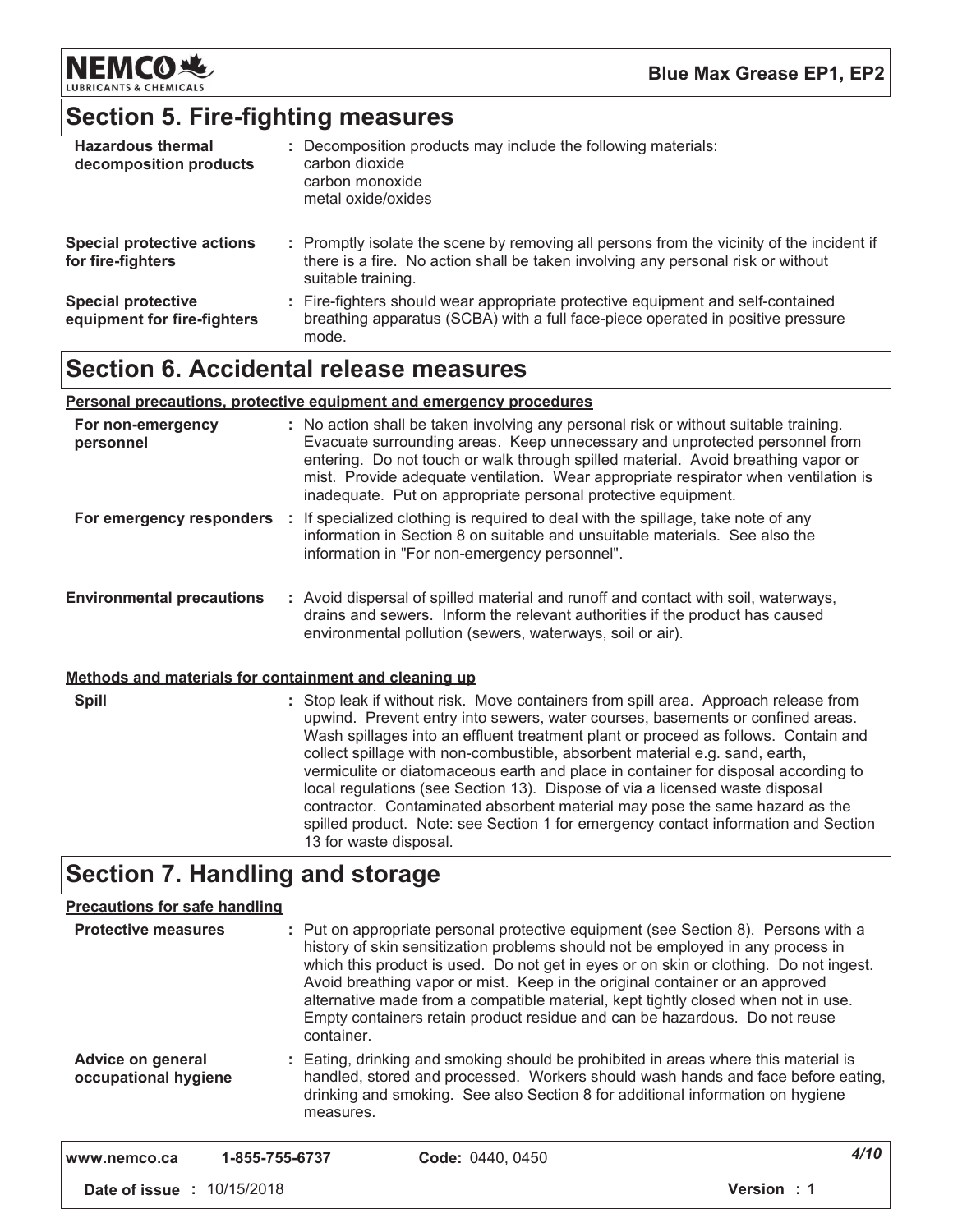

# **Section 7. Handling and storage**

| <b>Conditions for safe storage,</b> | : Store in accordance with local regulations. Store in original container protected from |
|-------------------------------------|------------------------------------------------------------------------------------------|
| including any                       | direct sunlight in a dry, cool and well-ventilated area, away from incompatible          |
| <i>incompatibilities</i>            | materials (see Section 10) and food and drink. Keep container tightly closed and         |
|                                     | sealed until ready for use. Containers that have been opened must be carefully           |
|                                     | resealed and kept upright to prevent leakage. Do not store in unlabeled containers.      |
|                                     | Use appropriate containment to avoid environmental contamination. See Section 10         |
|                                     | for incompatible materials before handling or use.                                       |

# Section 8. Exposure controls/personal protection

| <b>Control parameters</b><br><b>Occupational exposure limits</b> |                                                                                                                                                                                                                                                                                                                                                                                                                                                                                                                                                                                                                           |
|------------------------------------------------------------------|---------------------------------------------------------------------------------------------------------------------------------------------------------------------------------------------------------------------------------------------------------------------------------------------------------------------------------------------------------------------------------------------------------------------------------------------------------------------------------------------------------------------------------------------------------------------------------------------------------------------------|
| None.                                                            |                                                                                                                                                                                                                                                                                                                                                                                                                                                                                                                                                                                                                           |
| Appropriate engineering<br>controls                              | : Good general ventilation should be sufficient to control worker exposure to airborne<br>contaminants.                                                                                                                                                                                                                                                                                                                                                                                                                                                                                                                   |
| <b>Environmental exposure</b><br>controls                        | : Emissions from ventilation or work process equipment should be checked to ensure<br>they comply with the requirements of environmental protection legislation.                                                                                                                                                                                                                                                                                                                                                                                                                                                          |
| <b>Individual protection measures</b>                            |                                                                                                                                                                                                                                                                                                                                                                                                                                                                                                                                                                                                                           |
| <b>Hygiene measures</b>                                          | : Wash hands, forearms and face thoroughly after handling chemical products, before<br>eating, smoking and using the lavatory and at the end of the working period.<br>Appropriate techniques should be used to remove potentially contaminated clothing.<br>Contaminated work clothing should not be allowed out of the workplace. Wash<br>contaminated clothing before reusing. Ensure that eyewash stations and safety<br>showers are close to the workstation location.                                                                                                                                               |
| <b>Eye/face protection</b>                                       | : Safety eyewear complying with an approved standard should be used when a risk<br>assessment indicates this is necessary to avoid exposure to liquid splashes, mists,<br>gases or dusts. If contact is possible, the following protection should be worn,<br>unless the assessment indicates a higher degree of protection: safety glasses with<br>side-shields.                                                                                                                                                                                                                                                         |
| <b>Skin protection</b>                                           |                                                                                                                                                                                                                                                                                                                                                                                                                                                                                                                                                                                                                           |
| <b>Hand protection</b>                                           | : Chemical-resistant, impervious gloves complying with an approved standard should<br>be worn at all times when handling chemical products if a risk assessment indicates<br>this is necessary. Considering the parameters specified by the glove manufacturer,<br>check during use that the gloves are still retaining their protective properties. It<br>should be noted that the time to breakthrough for any glove material may be<br>different for different glove manufacturers. In the case of mixtures, consisting of<br>several substances, the protection time of the gloves cannot be accurately<br>estimated. |
| <b>Body protection</b>                                           | : Personal protective equipment for the body should be selected based on the task<br>being performed and the risks involved and should be approved by a specialist<br>before handling this product.                                                                                                                                                                                                                                                                                                                                                                                                                       |
| Other skin protection                                            | : Appropriate footwear and any additional skin protection measures should be<br>selected based on the task being performed and the risks involved and should be<br>approved by a specialist before handling this product.                                                                                                                                                                                                                                                                                                                                                                                                 |
| <b>Respiratory protection</b>                                    | : Based on the hazard and potential for exposure, select a respirator that meets the<br>appropriate standard or certification. Respirators must be used according to a<br>respiratory protection program to ensure proper fitting, training, and other important<br>aspects of use.                                                                                                                                                                                                                                                                                                                                       |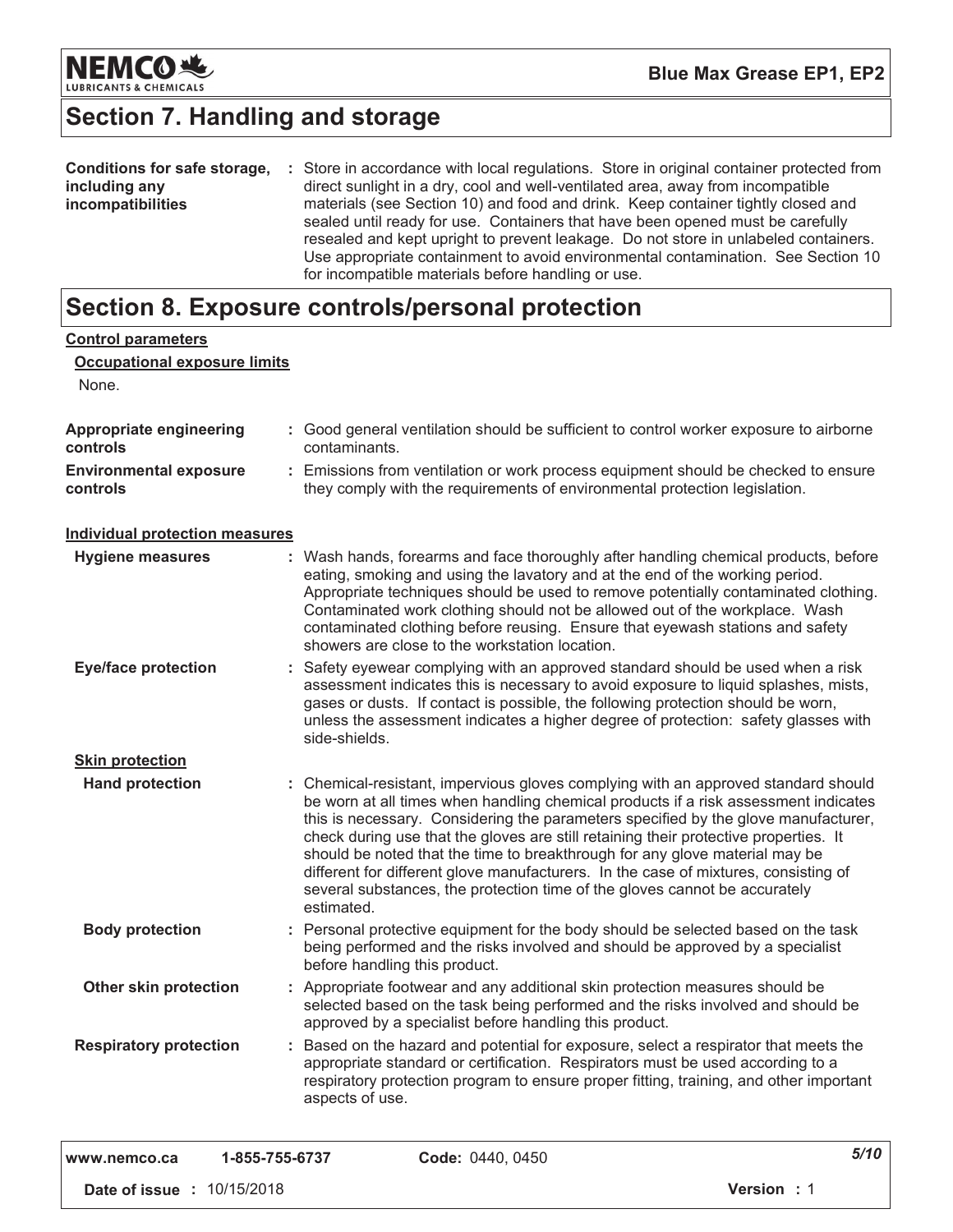

# Section 9. Physical and chemical properties

### **Appearance**

| <b>Physical state</b>                             | Liquid. [Paste.]                         |
|---------------------------------------------------|------------------------------------------|
| Color                                             | Blue.                                    |
| Odor                                              | Mild petroleum.                          |
| Odor threshold                                    | Not available.                           |
| рH                                                | Not available.                           |
| <b>Freezing point</b>                             | Not available.                           |
| <b>Boiling point</b>                              | $>371^{\circ}$ C ( $>699.8^{\circ}$ F)   |
| <b>Flash point</b>                                | Open cup: >204°C (>399.2°F) [Cleveland.] |
| <b>Evaporation rate</b>                           | Not available.                           |
| Flammability (solid, gas)                         | : Non-flammable.                         |
| Lower and upper explosive<br>(flammable) limits   | : Not available.                         |
| Vapor pressure                                    | <0.13 kPa (<1 mm Hg) [room temperature]  |
| <b>Vapor density</b>                              | Not available.                           |
| <b>Relative density</b>                           | $: 0.9256$ to 0.9305                     |
| <b>Solubility</b>                                 | : Water $<5\%$                           |
| <b>Partition coefficient: n-</b><br>octanol/water | : Not available.                         |
| <b>Auto-ignition temperature</b>                  | : Not available.                         |
| <b>Decomposition temperature</b>                  | : Not available.                         |
| <b>Viscosity</b>                                  | Not available.                           |

# Section 10. Stability and reactivity

| <b>Reactivity</b>                            | : No specific test data related to reactivity available for this product or its ingredients. |
|----------------------------------------------|----------------------------------------------------------------------------------------------|
| <b>Chemical stability</b>                    | : The product is stable.                                                                     |
| <b>Possibility of hazardous</b><br>reactions | : Under normal conditions of storage and use, hazardous reactions will not occur.            |
| <b>Conditions to avoid</b>                   | : Direct sunlight. Extremely high or low temperatures.                                       |
| <b>Incompatible materials</b>                | : Strong oxidizers.                                                                          |
| <b>Hazardous decomposition</b><br>products   | : Carbon monoxide. Carbon dioxide.                                                           |

# Section 11. Toxicological information

|                                   | Information on toxicological effects |                  |               |
|-----------------------------------|--------------------------------------|------------------|---------------|
| <b>Acute toxicity</b>             |                                      |                  |               |
| There is no data available.       |                                      |                  |               |
| <b>Irritation/Corrosion</b>       |                                      |                  |               |
| There is no data available.       |                                      |                  |               |
| <b>Sensitization</b>              |                                      |                  |               |
| www.nemco.ca                      | 1-855-755-6737                       | Code: 0440, 0450 | 6/10          |
| <b>Date of issue : 10/15/2018</b> |                                      |                  | Version<br>:1 |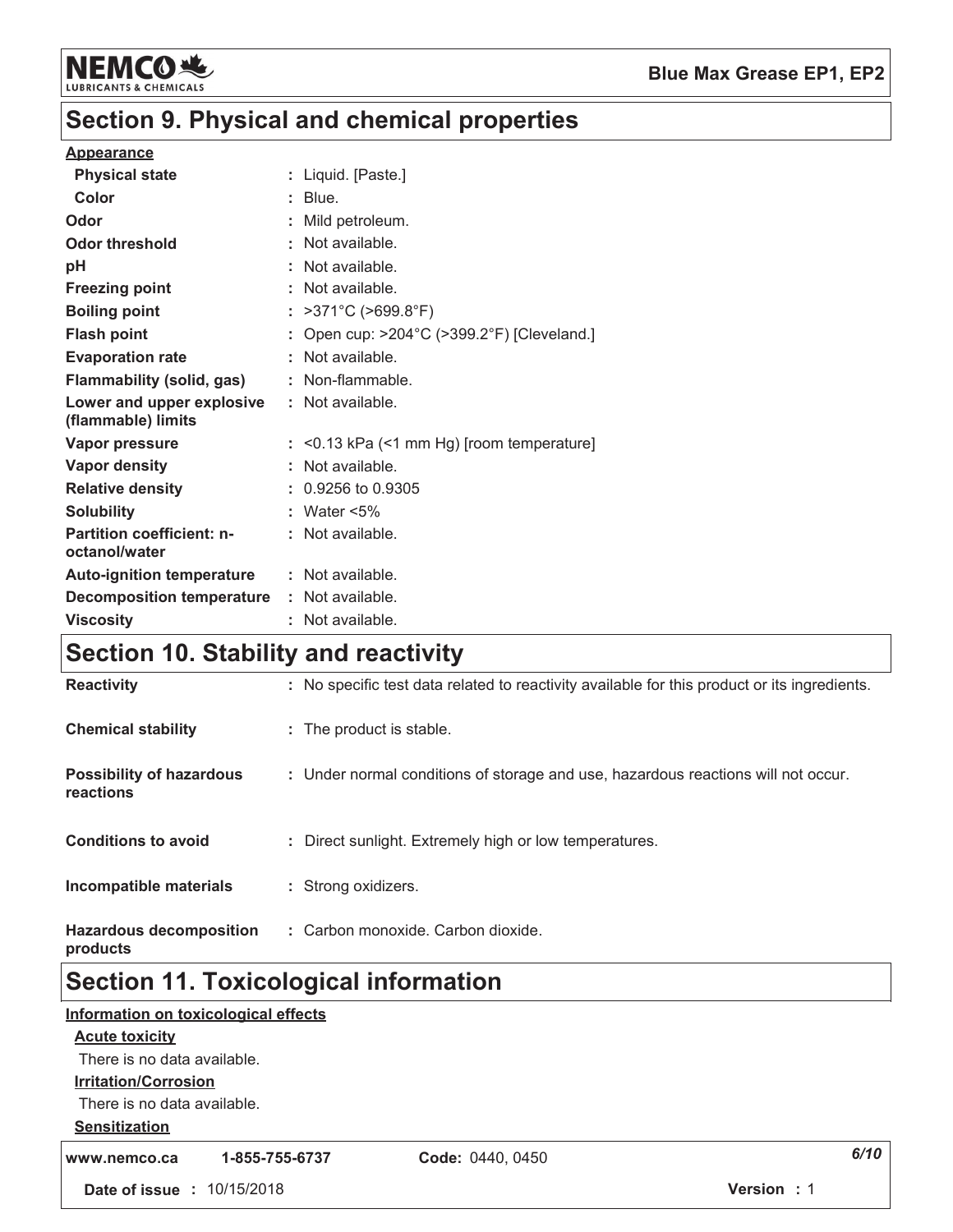

# Section 11. Toxicological information

| There is no data available.                        |                                                                                                                                     |             |
|----------------------------------------------------|-------------------------------------------------------------------------------------------------------------------------------------|-------------|
| <b>Mutagenicity</b>                                |                                                                                                                                     |             |
| There is no data available.                        |                                                                                                                                     |             |
| Carcinogenicity                                    |                                                                                                                                     |             |
| There is no data available.                        |                                                                                                                                     |             |
| <b>Reproductive toxicity</b>                       |                                                                                                                                     |             |
| There is no data available.                        |                                                                                                                                     |             |
| <b>Teratogenicity</b>                              |                                                                                                                                     |             |
| There is no data available.                        |                                                                                                                                     |             |
| Specific target organ toxicity (single exposure)   |                                                                                                                                     |             |
| There is no data available.                        |                                                                                                                                     |             |
| Specific target organ toxicity (repeated exposure) |                                                                                                                                     |             |
| There is no data available.                        |                                                                                                                                     |             |
| <b>Aspiration hazard</b>                           |                                                                                                                                     |             |
| There is no data available.                        |                                                                                                                                     |             |
|                                                    |                                                                                                                                     |             |
| Information on the likely<br>routes of exposure    | : Dermal contact. Eye contact. Inhalation. Ingestion.                                                                               |             |
| <b>Potential acute health effects</b>              |                                                                                                                                     |             |
| Eye contact                                        | : No known significant effects or critical hazards.                                                                                 |             |
| <b>Inhalation</b>                                  | : No known significant effects or critical hazards.                                                                                 |             |
| <b>Skin contact</b>                                | May cause an allergic skin reaction.                                                                                                |             |
| Ingestion                                          | : No known significant effects or critical hazards.                                                                                 |             |
| Eye contact                                        | Symptoms related to the physical, chemical and toxicological characteristics<br>: No known significant effects or critical hazards. |             |
| <b>Inhalation</b>                                  | : No known significant effects or critical hazards.                                                                                 |             |
| <b>Skin contact</b>                                | : Adverse symptoms may include the following:<br>irritation<br>redness                                                              |             |
| Ingestion                                          | : No known significant effects or critical hazards.                                                                                 |             |
|                                                    | Delayed and immediate effects and also chronic effects from short and long term exposure                                            |             |
| <b>Short term exposure</b>                         |                                                                                                                                     |             |
| <b>Potential immediate</b><br>effects              | : No known significant effects or critical hazards.                                                                                 |             |
| <b>Potential delayed effects</b>                   | : No known significant effects or critical hazards.                                                                                 |             |
| Long term exposure                                 |                                                                                                                                     |             |
| <b>Potential immediate</b><br>effects              | : No known significant effects or critical hazards.                                                                                 |             |
| <b>Potential delayed effects</b>                   | : No known significant effects or critical hazards.                                                                                 |             |
| <b>Potential chronic health effects</b>            |                                                                                                                                     |             |
| <b>General</b>                                     | : Once sensitized, a severe allergic reaction may occur when subsequently exposed<br>to very low levels.                            |             |
| Carcinogenicity                                    | : No known significant effects or critical hazards.                                                                                 |             |
| 1-855-755-6737<br>www.nemco.ca                     | Code: 0440, 0450                                                                                                                    | 7/10        |
| Date of issue : 10/15/2018                         |                                                                                                                                     | Version : 1 |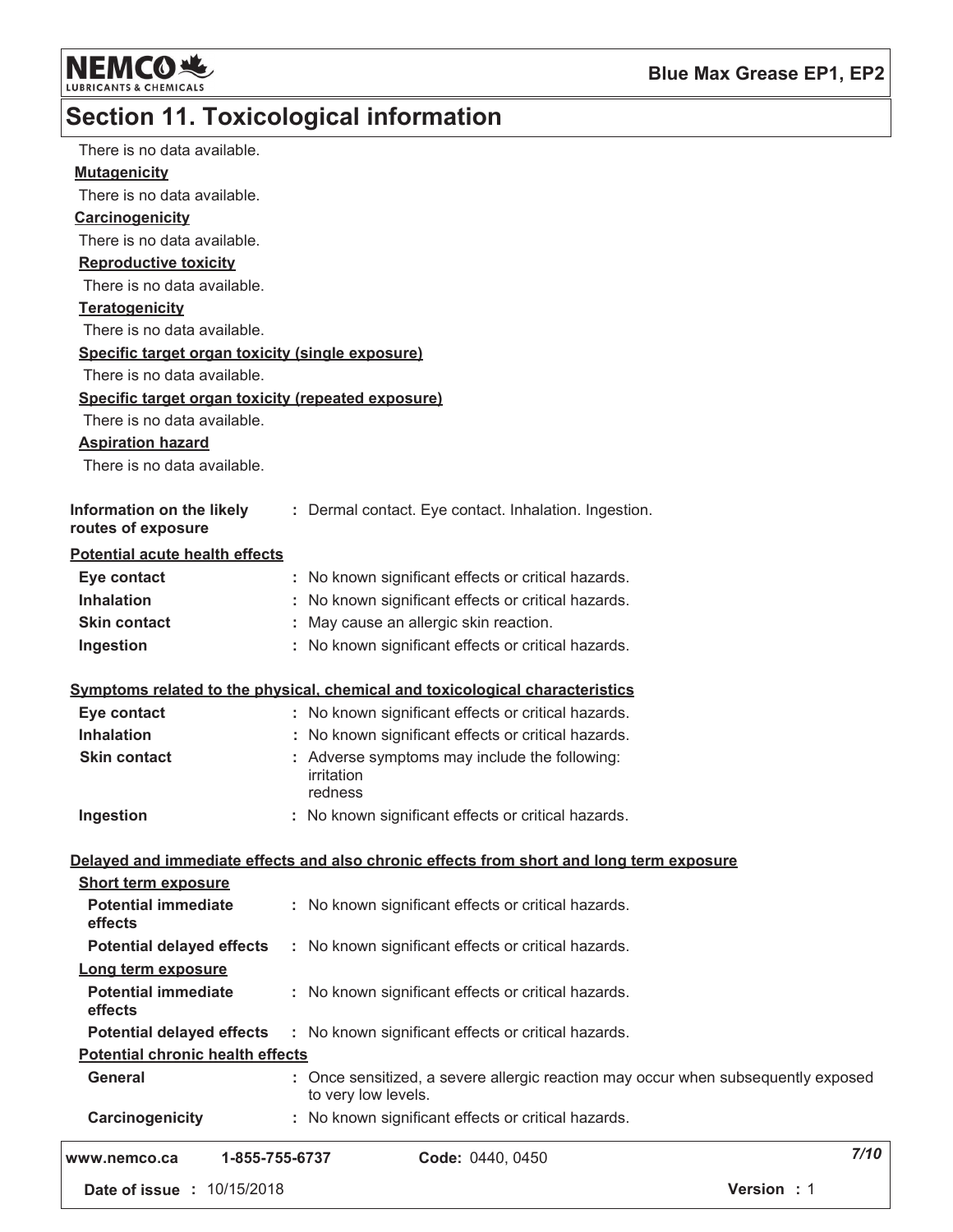

# **Section 11. Toxicological information**

| <b>Mutagenicity</b>          | : No known significant effects or critical hazards. |
|------------------------------|-----------------------------------------------------|
| <b>Teratogenicity</b>        | : No known significant effects or critical hazards. |
| <b>Developmental effects</b> | : No known significant effects or critical hazards. |
| <b>Fertility effects</b>     | : No known significant effects or critical hazards. |

### **Numerical measures of toxicity**

### **Acute toxicity estimates**

| <b>Route</b> | <b>ATE value</b> |
|--------------|------------------|
| Oral         | 3333.3 mg/kg     |

### **Section 12. Ecological information**

### **Toxicity**

There is no data available.

### Persistence and degradability

There is no data available.

### **Bioaccumulative potential**

There is no data available.

### **Mobility in soil**

| Soil/water partition          | : There is no data available. |
|-------------------------------|-------------------------------|
| coefficient $(K_{\text{oc}})$ |                               |

#### Other adverse effects : No known significant effects or critical hazards.

## **Section 13. Disposal considerations**

: The generation of waste should be avoided or minimized wherever possible. **Disposal methods** Disposal of this product, solutions and any by-products should comply with the requirements of environmental protection and waste disposal legislation and any regional local authority requirements. Dispose of surplus and non-recyclable products via a licensed waste disposal contractor. Waste should not be disposed of untreated to the sewer unless fully compliant with the requirements of all authorities with jurisdiction. Waste packaging should be recycled. Incineration or landfill should only be considered when recycling is not feasible. This material and its container must be disposed of in a safe way. Care should be taken when handling empty containers that have not been cleaned or rinsed out. Empty containers or liners may retain some product residues. Avoid dispersal of spilled material and runoff and contact with soil, waterways, drains and sewers.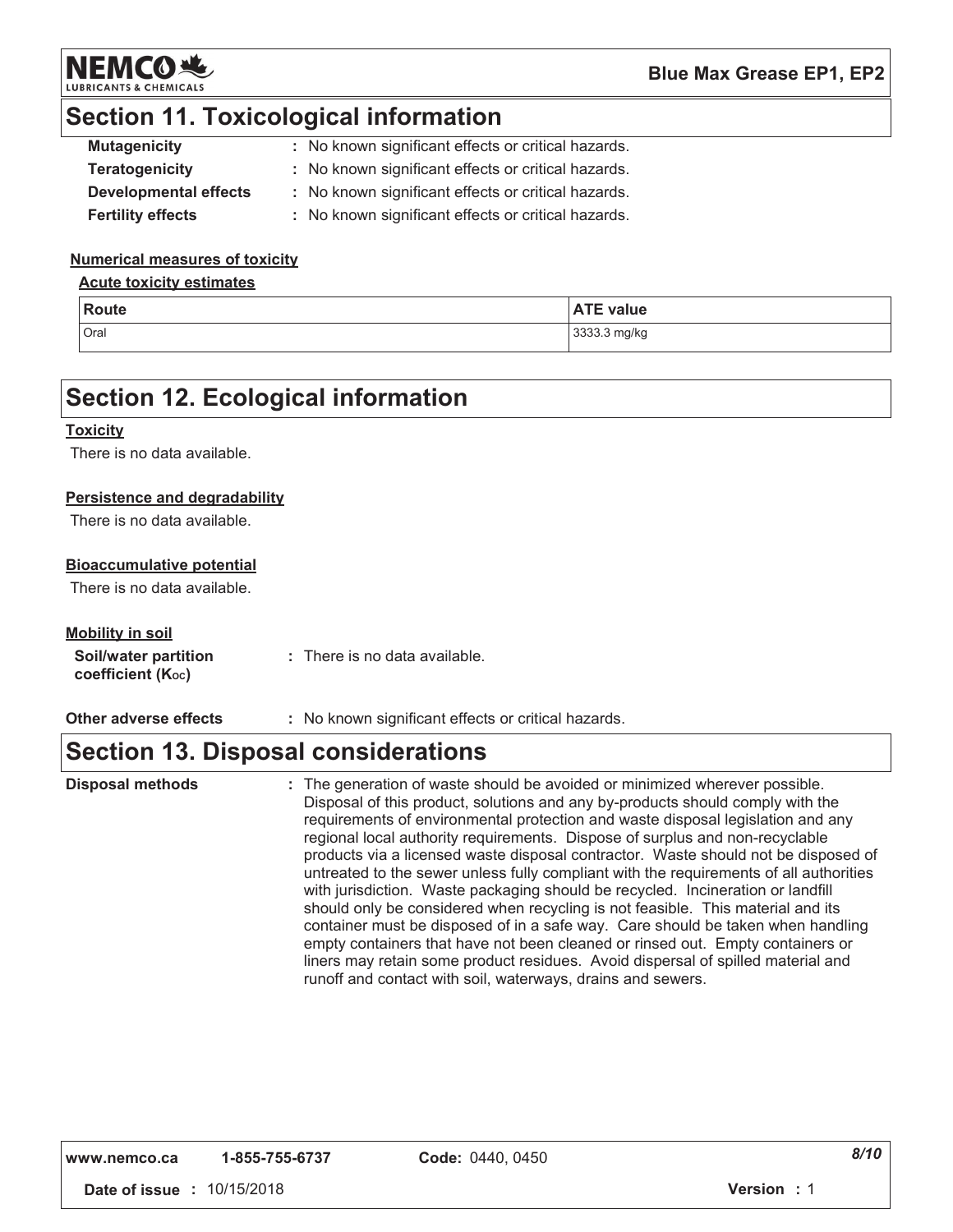

## **Section 14. Transport information**

|                                      | <b>TDG Classification</b> | <b>IMDG</b>              | <b>IATA</b>              |
|--------------------------------------|---------------------------|--------------------------|--------------------------|
| <b>UN number</b>                     | Not regulated.            | Not regulated.           | Not regulated.           |
| <b>UN proper</b><br>shipping name    |                           |                          |                          |
| <b>Transport</b><br>hazard class(es) |                           | $\overline{\phantom{0}}$ | $\overline{\phantom{a}}$ |
| <b>Packing group</b>                 |                           |                          |                          |
| <b>Environmental</b><br>hazards      | No.                       | No.                      | No.                      |
| <b>Additional</b><br>information     |                           |                          |                          |

**AERG** : Not applicable

Special precautions for user : Transport within user's premises: always transport in closed containers that are upright and secure. Ensure that persons transporting the product know what to do in the event of an accident or spillage.

# **Section 15. Regulatory information**

### **Canadian lists**

| <b>Canada inventory (DSL</b><br><b>NDSL)</b> | : All components are listed or exempted. |
|----------------------------------------------|------------------------------------------|
| <b>Canadian NPRI</b>                         | : None of the components are listed.     |
| <b>CEPA Toxic substances</b>                 | : None of the components are listed.     |

## **Section 16. Other information**

### Procedure used to derive the classification

| <b>Classification</b>           | Justification      |
|---------------------------------|--------------------|
| SKIN SENSITIZATION - Category 1 | Calculation method |

| <b>History</b>                                                                |                |                                                                                                                                                                                                                                                                                                                                                                                                                                                             |             |  |
|-------------------------------------------------------------------------------|----------------|-------------------------------------------------------------------------------------------------------------------------------------------------------------------------------------------------------------------------------------------------------------------------------------------------------------------------------------------------------------------------------------------------------------------------------------------------------------|-------------|--|
| Date of issue                                                                 | : 10/15/2018   |                                                                                                                                                                                                                                                                                                                                                                                                                                                             |             |  |
| Date of previous issue                                                        |                | : Not applicable                                                                                                                                                                                                                                                                                                                                                                                                                                            |             |  |
| <b>Version</b>                                                                | $\therefore$ 1 |                                                                                                                                                                                                                                                                                                                                                                                                                                                             |             |  |
| : KMK Regulatory Services Inc. (www.kmkregservices.com)<br><b>Prepared by</b> |                |                                                                                                                                                                                                                                                                                                                                                                                                                                                             |             |  |
| Key to abbreviations                                                          |                | $:$ ATE = Acute Toxicity Estimate<br><b>BCF</b> = Bioconcentration Factor<br>GHS = Globally Harmonized System of Classification and Labelling of Chemicals<br>IATA = International Air Transport Association<br>IBC = Intermediate Bulk Container<br><b>IMDG = International Maritime Dangerous Goods</b><br>LogPow = logarithm of the octanol/water partition coefficient<br>MARPOL = International Convention for the Prevention of Pollution From Ships, |             |  |
| www.nemco.ca                                                                  | 1-855-755-6737 | Code: 0440, 0450                                                                                                                                                                                                                                                                                                                                                                                                                                            | 9/10        |  |
| <b>Date of issue : 10/15/2018</b>                                             |                |                                                                                                                                                                                                                                                                                                                                                                                                                                                             | Version : 1 |  |